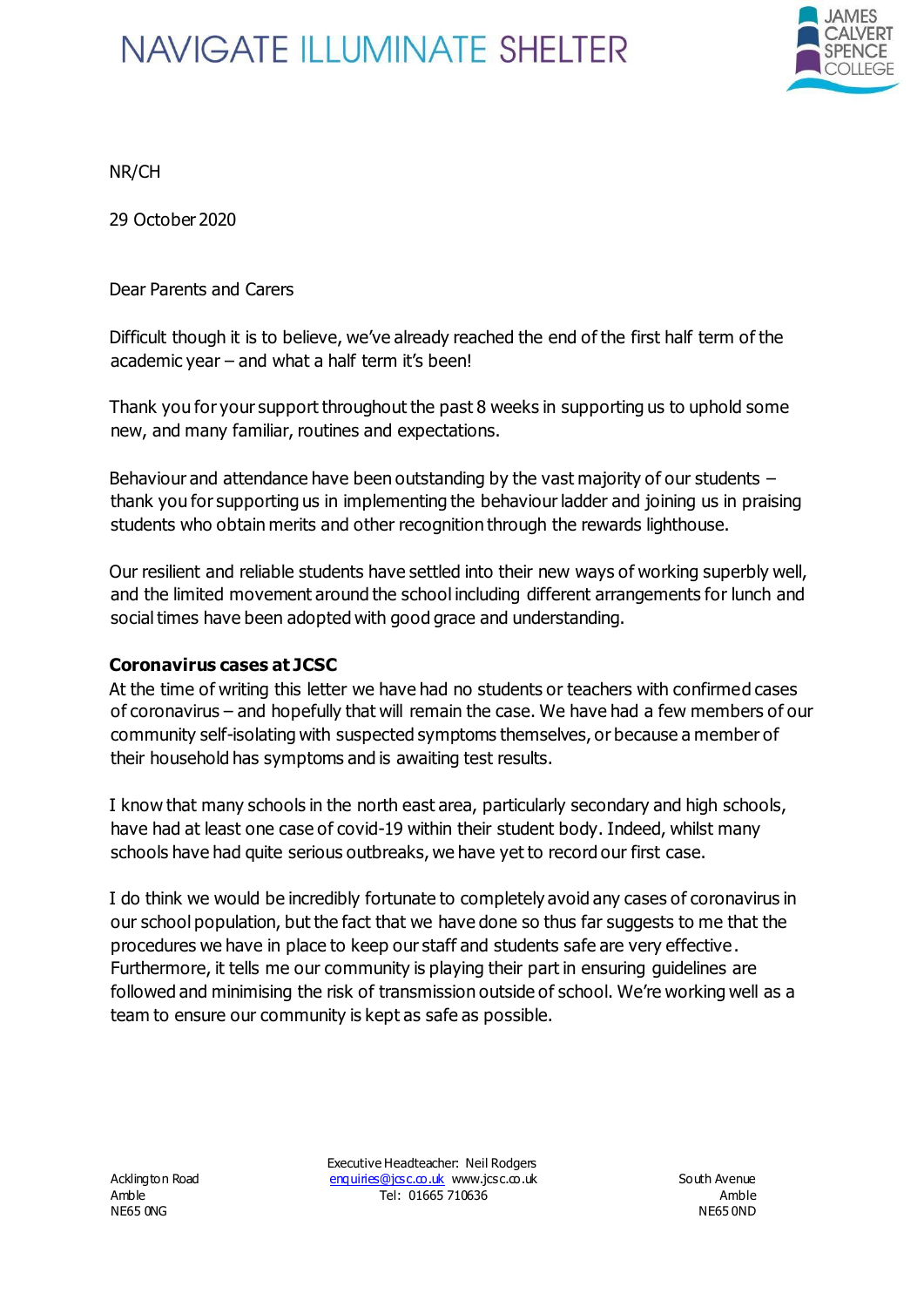

### **Uniform**

You will be aware that we relaxed our uniform policy at the start of this academic year, in order to comply with the best practice in terms of washing clothing more regularly during the pandemic. Since that time, advice on this matter has been updated and we have now agreed a phased return for the remainder of the year, culminating in full uniform resuming for all students in September 2021. The first stage in that plan commences immediately after the half term break and concerns PE kit.

#### **When we return after the half term break, safe and covid-secure changing facilities for PE lessons will be in place, and therefore normal uniform must be worn every day, with PE kit brought in schoolbags for timetabled lessons.**

Other immediate notices about uniform are:

- Please ensure that students attend in the appropriate clothing. Students should only be wearing **plain navy, black, or grey hoodies with small logos, no bigger than the school logo on the school jumper**. If students choose to wear something that does not fit this criteria then they may well have demerits or detentions for this.
- Our trial of wearing coats in classrooms with the permission of the teacher has left many of our students unsettled due to the inconsistency across classrooms. We knew this may have been the case but our students have found this more of a challenge that expected. Therefore, we have decided to return to our policy of **no coats inside the school building**. We will keep this under review and if we feel it appropriate we will make a whole school decision around the wearing of coats depending on the weather that day.
- Given this, and the likelihood of colder weather in the coming weeks, we would recommend that white vests or t-shirts are worn school shirts
- A reminder to all that nose piercings are not allowed in school, nor are leggings and jeans as part of school uniform. There are no exceptions to this rule.

We are bringing in the following future uniform changes from January 2021 – this should hopefully give parents and carers time to plan:

- After the Christmas break, **the only hoodies that can be worn in the school building are the JCSC school hoodies.**
- From the same date we will expect all our students to be wearing **black polishable school shoes of a formal style. No trainers or footwear with clear branding will be allowed.** Therefore, Nike (e.g. Air Force 1s), Converse, Vans, TOMS, Stan Smiths, etc will not be accepted along with black plimsoll style shoes, although this is not an exhaustive list. Please consult your child's PSO if you require any further guidance or support on footwear as there will be no exceptions to these expectations unless supported with medical evidence.

NE65 0NG NE65 0ND NE65 0ND NE65 0ND

Executive Headteacher: Neil Rodgers Acklington Road enquiries@jcsc.co.uk www.jcsc.co.uk South Avenue Amble **Amble Tel: 01665 710636 Amble Amble Amble**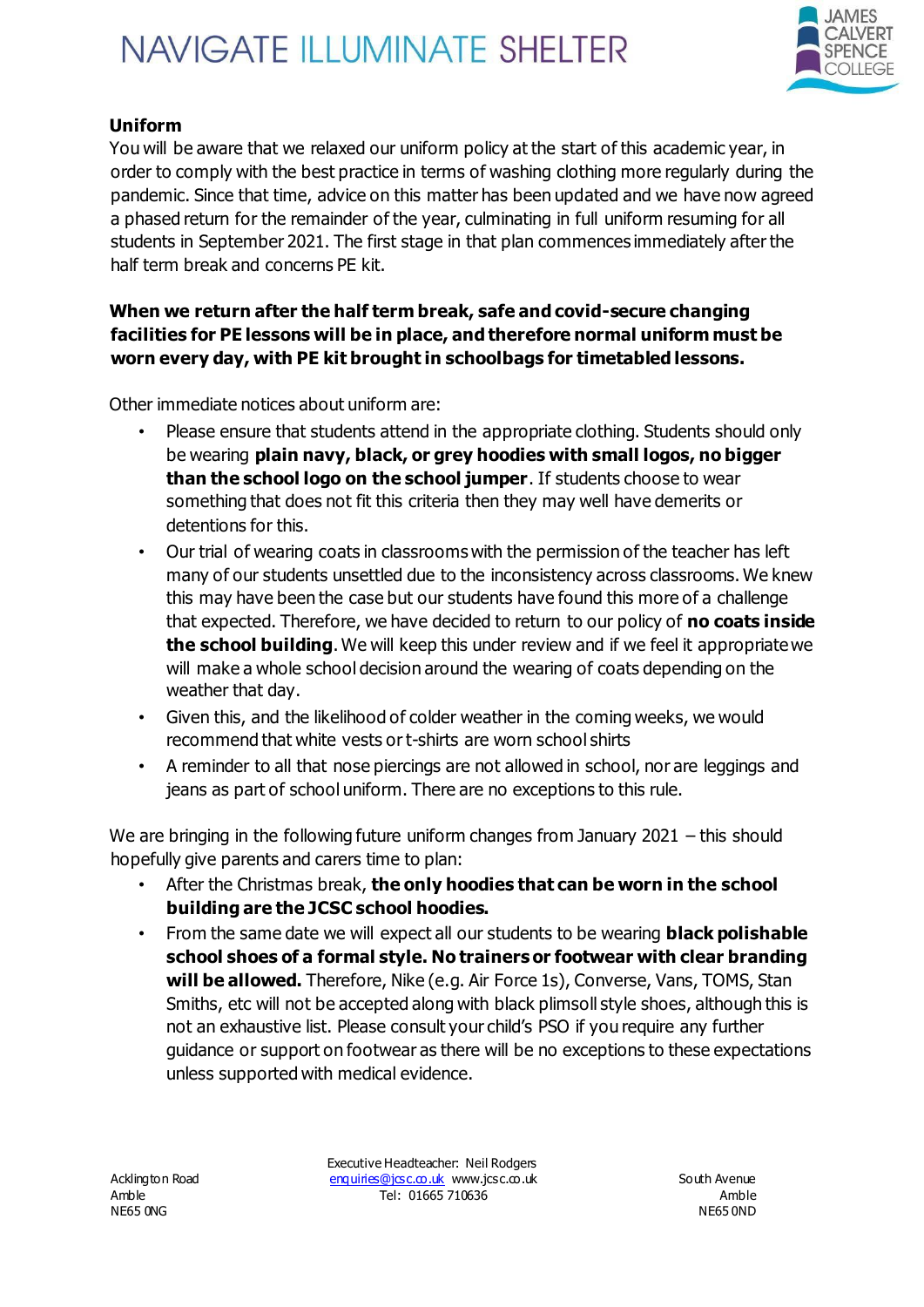

#### **Remote Learning**

From March  $20<sup>th</sup>$  until the end of the summer term, the vast majority of teaching and learning was done via online platforms, with Google Classroom being used most effectively. Since we returned in September, we have continued to develop our remote learning so that any students who are absent due to self-isolation or illness are able to access the lessons they are missing from home.

In fact, this is an area of our curriculum offer that we are continuing to invest a great deal of time and effort in, and it is a hugely important focus for us for the rest of this term and beyond. We want to be able to ensure that any absent student, or groups of students should we face a major outbreak or a lockdown situation, has access to a learning experience which is as close to being in that lesson as possible. We don't want absence to be a barrier to progress and to superb examination results at KS2, GCSE or A-level.

Additionally, if we have high quality content on our online platform, students will have immediate access to lessons and resources that they can revisit in the evening, at weekends or during holidays from anywhere. Suddenly revision becomes much more meaningful and focused when it's delivered by their teacher rather than written in a study guide.

As a school, we have decided to move all online teaching and learning activity to Google Classroom, as we believe it offers the best combination of features for now and for the future. To minimise the number of messages you receive and logins you will need to monitor your child's progress, we will stop using ShowMyHomework as a means of communication and use Google Guardians instead.

Google Guardians is the mechanism to keep parents informed about the work that has been set for their child, as well as details about homework. As a guardian, you can get email summaries about your child's activity in Classroom. Email summaries do not include grades. In email summaries, you can review:

- Missing work—Work not handed in when the summary was sent.
- Upcoming work—Work that's due today and tomorrow (for daily emails) or that's due in the upcoming week (for weekly emails).
- Class activities—Announcements, assignments, and questions recently posted by teachers.

If there's no activity to report you might not get an email summary.

Over the next ten days or so, you should receive an email inviting you to become a guardian in Google Classroom for your child. Once you click to accept you can choose how often to receive updates about your child's learning – we recommend you select the daily update option.

If you haven't received an email before the beginning of next half term, Monday 2<sup>nd</sup> November, please let us know – we may need to update our records with your current email address.

Executive Headteacher: Neil Rodgers Acklington Road enquiries@jcsc.co.uk www.jcsc.co.uk South Avenue Amble **Amble Tel: 01665 710636 Amble Amble Amble**